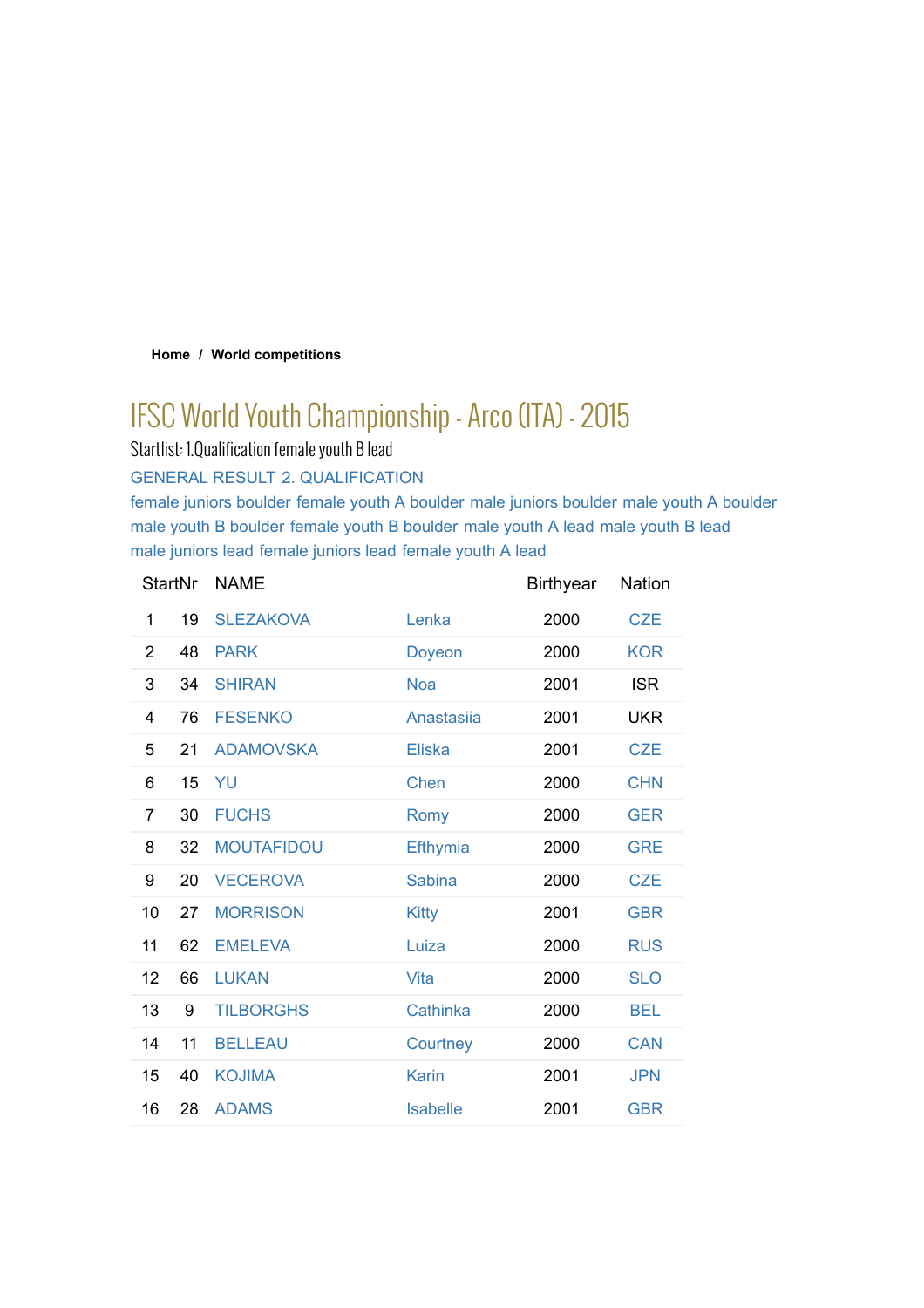| <b>StartNr</b> |                | <b>NAME</b>          |                     | <b>Birthyear</b> | Nation     |
|----------------|----------------|----------------------|---------------------|------------------|------------|
| 17             | 44             | <b>MURTAZINA</b>     | Albina              | 2001             | <b>KAZ</b> |
| 18             | 63             | <b>VARIK</b>         | Irina               | 2000             | <b>RUS</b> |
| 19             | 52             | <b>BELL</b>          | <b>Bryanna</b>      | 2000             | <b>NZL</b> |
| 20             | 45             | LEE                  | Gahee               | 2000             | <b>KOR</b> |
| 21             | 75             | <b>KAPLINA</b>       | Oleksandra          | 2001             | <b>UKR</b> |
| 22             | 35             | <b>ROGORA</b>        | Laura               | 2001             | <b>ITA</b> |
| 23             | 74             | <b>USTYNOVA</b>      | <b>Daria</b>        | 2001             | <b>UKR</b> |
| 24             | 50             | <b>LUNA VELASCO</b>  | Arantza             | 2001             | <b>MEX</b> |
| 25             | 43             | <b>MAUL</b>          | Alina               | 2000             | <b>KAZ</b> |
| 26             | 31             | <b>MEUL</b>          | <b>Hannah Luisa</b> | 2001             | <b>GER</b> |
| 27             | 13             | <b>EARLE</b>         | <b>Chloe</b>        | 2000             | <b>CAN</b> |
| 28             | 60             | <b>MESHKOVA</b>      | <b>Viktoriia</b>    | 2000             | <b>RUS</b> |
| 29             | 41             | <b>BRYAKINA</b>      | Alexandra           | 2000             | <b>KAZ</b> |
| 30             | 5              | <b>HAMMELMÜLLER</b>  | Eva Maria           | 2000             | <b>AUT</b> |
| 31             | 10             | <b>VAN ZEGBROECK</b> | Ine                 | 2001             | <b>BEL</b> |
| 32             | 80             | <b>SHIRAISHI</b>     | Ashima              | 2001             | <b>USA</b> |
| 33             | 46             | <b>KIM</b>           | Lan                 | 2001             | <b>KOR</b> |
| 34             | 22             | <b>KUBATOVA</b>      | <b>Tereza</b>       | 2001             | <b>CZE</b> |
| 35             | 55             | <b>WOS</b>           | <b>Natalia</b>      | 2000             | <b>POL</b> |
| 36             | 70             | <b>WERTHMÜLLER</b>   | Sara                | 2001             | <b>SUI</b> |
| 37             | 47             | KO                   | Jeongran            | 2000             | <b>KOR</b> |
| 38             | 64             | <b>KRAMPL</b>        | Mia                 | 2000             | <b>SLO</b> |
| 39             | 36             | <b>TESIO</b>         | Giorgia             | 2000             | <b>ITA</b> |
| 40             | 68             | <b>HERMANN</b>       | Hannah              | 2001             | <b>SUI</b> |
| 41             | 17             | <b>VELEZ FRANCO</b>  | Valentina           | 2000             | COL        |
| 42             | 6              | <b>SCHOIBL</b>       | Celina              | 2001             | <b>AUT</b> |
| 43             | 57             | <b>CIBULKA</b>       | Camilla             | 2001             | <b>RSA</b> |
| 44             | $\overline{2}$ | <b>SOIN</b>          | <b>Nanki</b>        | 2001             | <b>AUS</b> |
| 45             | 8              | <b>STEVENS</b>       | Laure-Anne          | 2000             | <b>BEL</b> |
| 46             | 7              | <b>COLOT</b>         | <b>Marie</b>        | 2001             | <b>BEL</b> |
| 47             | 59             | <b>ROSSER</b>        | <b>Kristen</b>      | 2000             | <b>RSA</b> |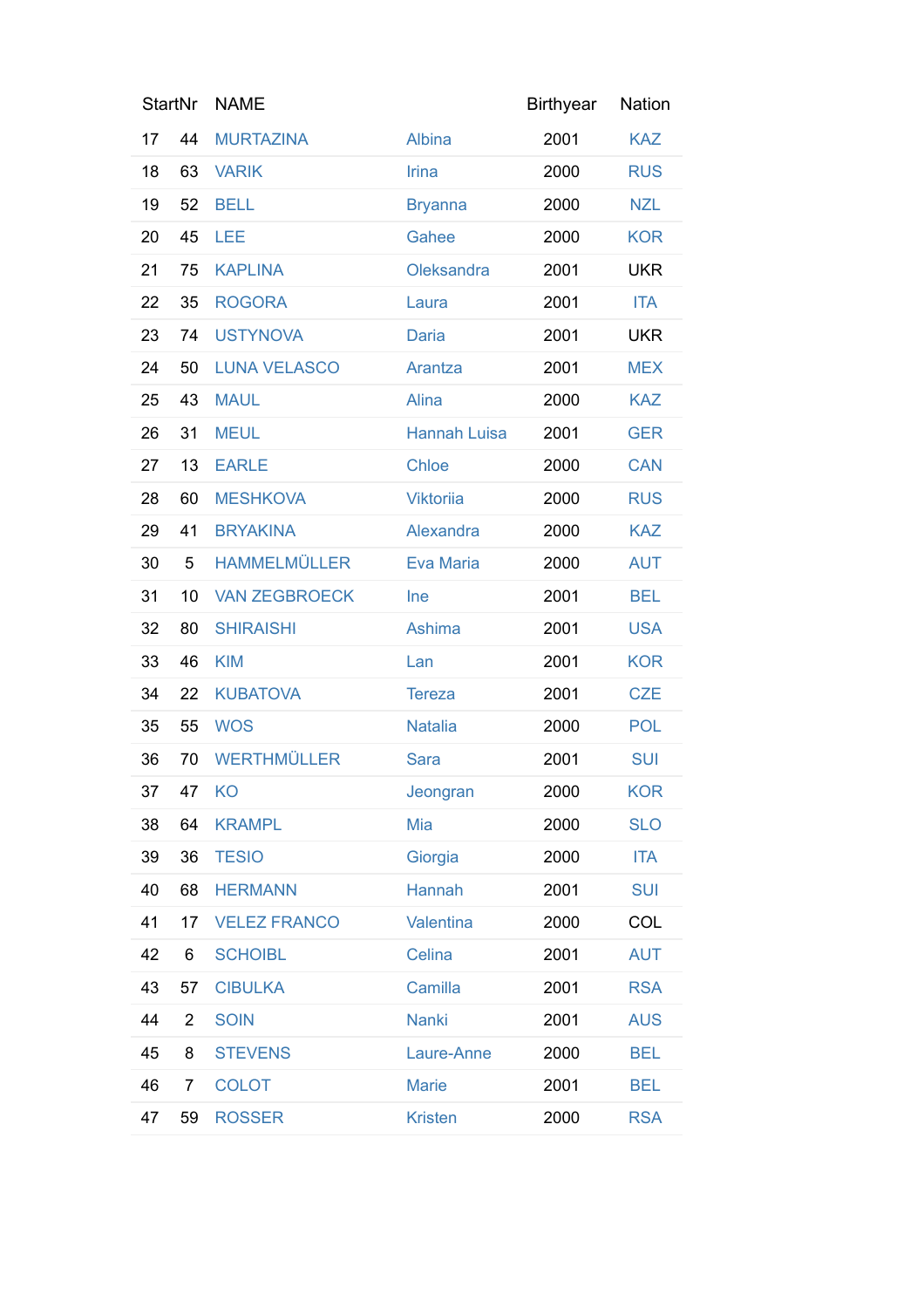| <b>StartNr</b> |              | <b>NAME</b>              |                | <b>Birthyear</b> | Nation     |
|----------------|--------------|--------------------------|----------------|------------------|------------|
| 48             | 65           | <b>RAKOVEC</b>           | Lucka          | 2001             | <b>SLO</b> |
| 49             | 25           | <b>HERFORTH BAEHR</b>    | <b>Nea</b>     | 2000             | <b>DEN</b> |
| 50             | 14           | <b>KARNIS</b>            | <b>Bronwen</b> | 2000             | <b>CAN</b> |
| 51             | $\mathbf{1}$ | <b>AGUADO</b>            | Valentina      | 2001             | <b>ARG</b> |
| 52             | 58           | <b>ECKHARDT</b>          | Angela         | 2000             | <b>RSA</b> |
| 53             | 56           | <b>KRAGOLSEN- CRYER</b>  | India          | 2000             | <b>RSA</b> |
| 54             | 71           | <b>CÁDEROVÁ</b>          | Katarína       | 2000             | <b>SVK</b> |
| 55             | 37           | <b>BALLERINI</b>         | <b>Maria</b>   | 2001             | <b>ITA</b> |
| 56             | 23           | <b>AAGAARD LAURIDSEN</b> | <b>Marie</b>   | 2000             | <b>DEN</b> |
| 57             | 49           | <b>VILLAR MORENO</b>     | Valeria        | 2001             | <b>MEX</b> |
| 58             | 38           | <b>MESSNER</b>           | Jana           | 2001             | <b>ITA</b> |
| 59             | 78           | <b>NOBLE</b>             | <b>Stella</b>  | 2001             | <b>USA</b> |
| 60             |              | <b>SOGA</b>              | Ayano          | 2001             | <b>JPN</b> |
| 61             | 16           | <b>MEJIA TORRES</b>      | <b>Waira</b>   | 2000             | COL        |
| 62             | 72           | <b>DUNCAN</b>            | Freja          | 2000             | <b>SWE</b> |
| 63             | 29           | <b>WATKIN</b>            | Philippa       | 2001             | <b>GBR</b> |
| 64             | 26           | <b>VIZUETE</b>           | <b>Alisson</b> | 2001             | ECU        |
| 65             | 4            | <b>LAMMER</b>            | Laura          | 2001             | <b>AUT</b> |
| 66             | 73           | <b>SALABASH</b>          | Anastasiia     | 2001             | <b>UKR</b> |
| 67             | 69           | <b>ZIMMERMANN</b>        | <b>Sina</b>    | 2000             | <b>SUI</b> |
| 68             | 77           | <b>BAIR</b>              | Lauren         | 2001             | <b>USA</b> |
| 69             | 24           | <b>AAGAARD LAURIDSEN</b> | Oda            | 2001             | <b>DEN</b> |
| 70             | 61           | <b>KRASOVSKAIA</b>       | Elena          | 2000             | <b>RUS</b> |
| 71             | 51           | <b>ILIC</b>              | Lea            | 2000             | <b>NZL</b> |
| 72             | 12           | <b>BUITENDYK</b>         | Sophie         | 2000             | <b>CAN</b> |
| 73             | 33           | <b>YOHAI</b>             | <b>Naama</b>   | 2000             | <b>ISR</b> |
| 74             | 79           | <b>RABOUTOU</b>          | <b>Brooke</b>  | 2001             | <b>USA</b> |
| 75             | 39           | <b>NISHIDA</b>           | <b>Shuri</b>   | 2000             | <b>JPN</b> |
| 76             | 18           | <b>ZORAJ</b>             | Jani           | 2001             | <b>CRO</b> |
| 77             | 3            | <b>LETTNER</b>           | <b>Sandra</b>  | 2001             | <b>AUT</b> |
|                |              |                          |                |                  |            |

-----------------------------

--------------------------